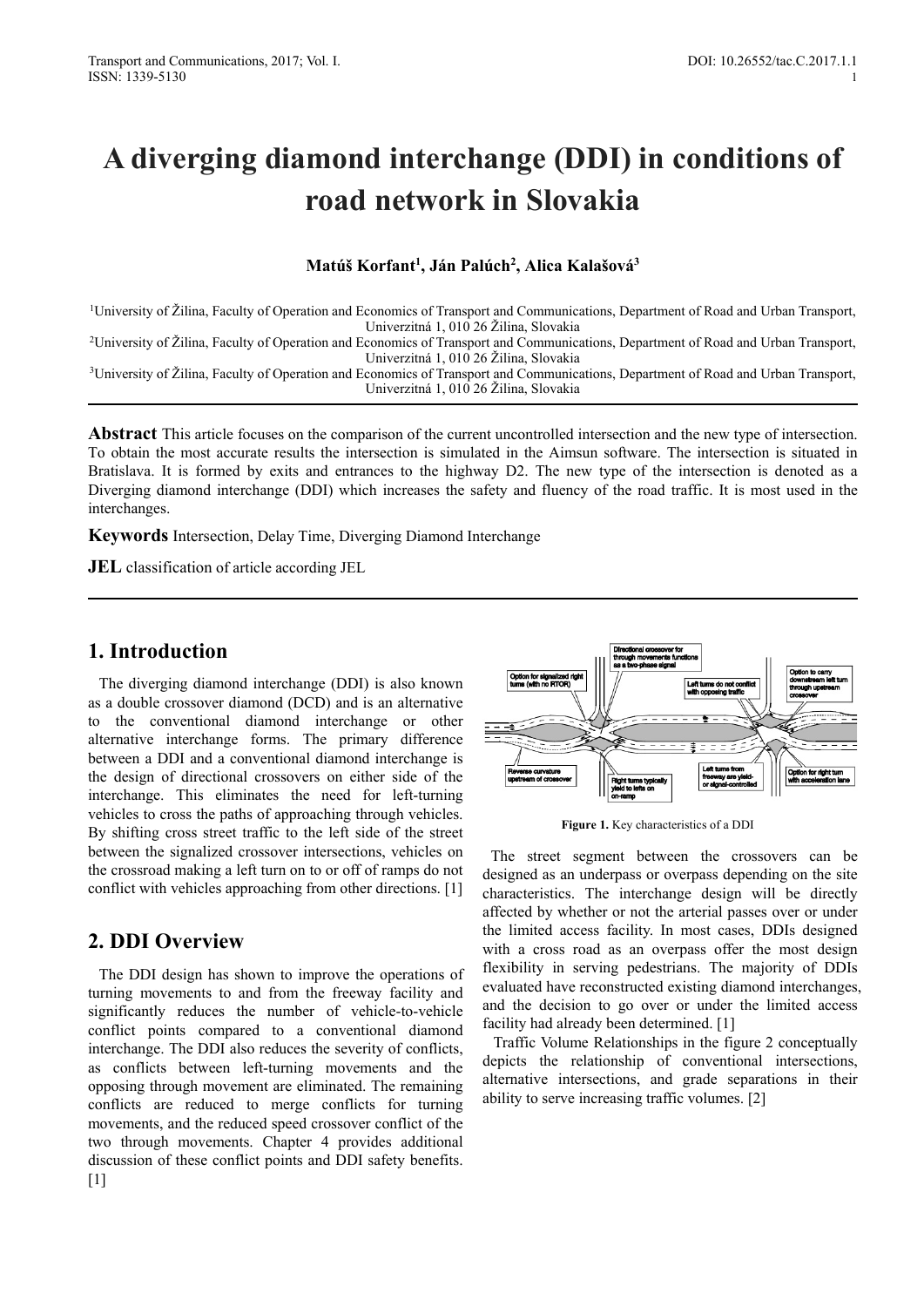

**Figure 2.** Relationship between volume and interchange type

The DDI is an alternative to the conventional diamond interchange, as well as other interchange forms like a single-point interchange or a partial cloverleaf. The primary difference between a DDI and a conventional diamond interchange is the design of directional crossovers on either side of the interchange. This eliminates the need for left-turning vehicles to cross the paths of approaching through vehicles. Cross street traffic is shifted to the left side of the street between the signalized ramp intersections. Drivers on the cross street who are making a left turn onto the ramps are allowed to continue to the ramps without conflicting with opposing through traffic and without stopping. The DDI design has shown to improve the operations of turning movements to and from the freeway facility, as well as significantly reduce the number of vehicle-to-vehicle conflict points compared to a conventional diamond interchange. [2]

## **3. DDI application in road network of Slovakia**

In the Slovak republic as an example for the implementation of intersection DDI we may use the intersection in the urban part of Bratislava – Lamač. The intersection consists arms of D2 highway and of road II/505. This intersection is characterized by the fact that it does not have sufficient capacity in the morning, as well as in the afternoon traffic peak and. We expect a significant increase of traffic intensity in this area due to its development.

Intensity of traffic was obtained from the transport model which is using in the capital city of Slovakia. This is shown in the figure 1.

The simulation was processed for the morning traffic peak. Each input and their loads are shown in the figure 3 and in the table 1.



**Figure 3.** Intensity of road traffic during morning traffic peak [3]

Table 1 shows the matrix of traffic relations which shows the routing of the vehicles from the individual inputs.

**Table 1.** Traffic relations among the inputs

|            | Input n. 1 | Input n. 2 | Input n. 3 | Input n. 4 | Sum  |
|------------|------------|------------|------------|------------|------|
| Input n. 1 |            | 102        | 1138       | 320        | 1560 |
| Input n. 2 | 87         | -          | 45         | 1092       | 1224 |
| Input n. 3 | 201        | 727        |            | 1894       | 2822 |
| Input n. 4 | 1023       | 66         | 2904       |            | 3993 |
| <b>Sum</b> | 1311       | 895        | 4087       | 3306       | 9599 |

The composition of the flow of traffic has been divided in the ratio of 85% for cars, 12% for trucks and 3% for buses. The division represents approximate composition of the traffic flow. The capacity for each of the communication was for the highway set as 1 800 vehicles per lane and for the other roads it was 1 500 vehicles per lane. The speed limits for highway and entrances are at the level of 90 km/h because of going through the city and 50 km/h for the other roads.

To create a road network, we used Aimsun sotware for microscopic simulation of road traffic. The program allows to describe the road network at the requiring scale and run the microsimulation. The results of microsimulation are for both intersection types and they are used for interection comparison.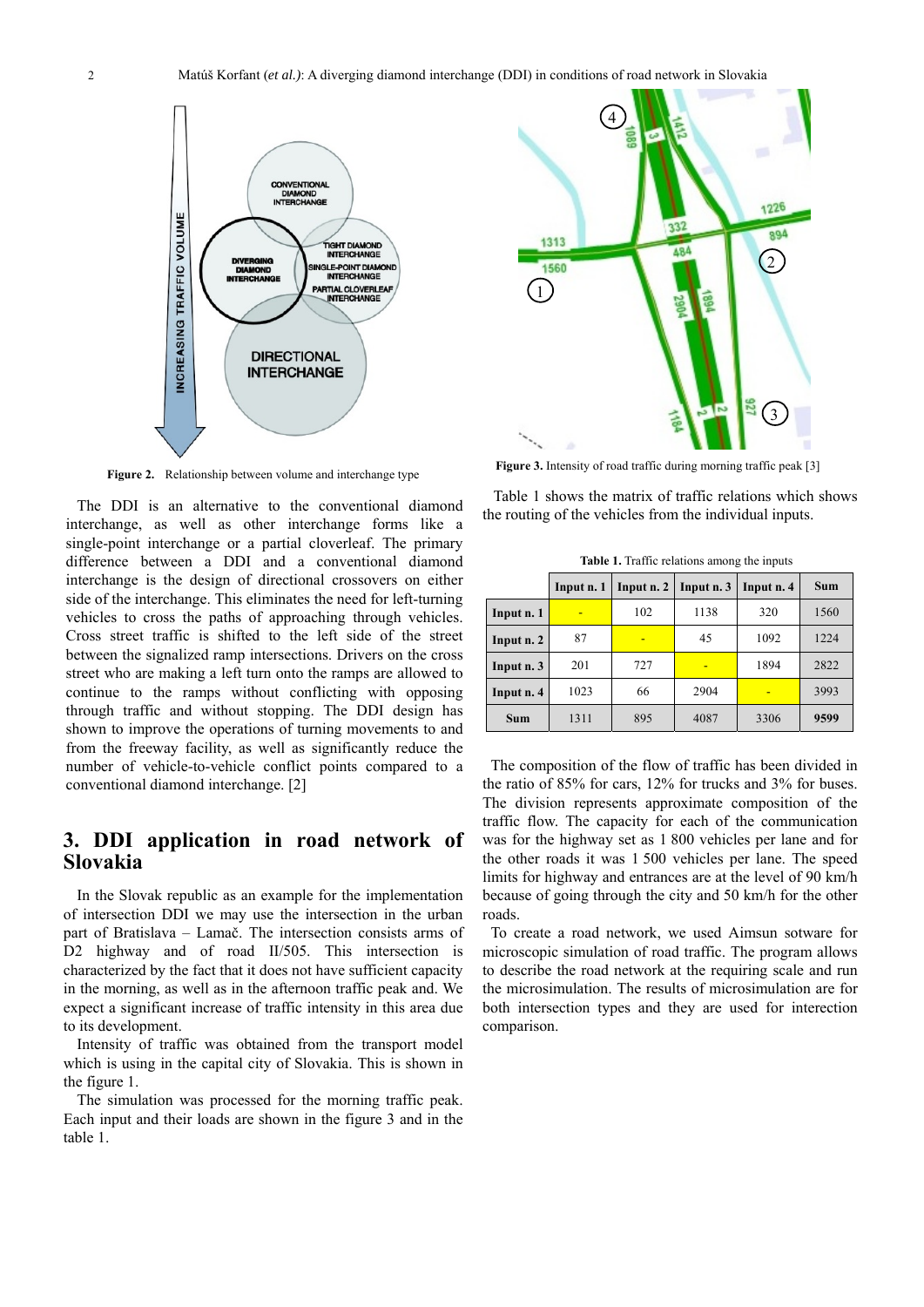#### **3.1 Non - signalized intersection (NSI)**

Today´s shape of the intersection is non-compliant due to its load. Progress of the simulation can be seen in the following figure. In the morning traffic peak is critical especially the shoulder on the descent from the highway (entrance no. 4) and the arm in the direction of Devínska Nová Ves (entry no. 1). In the afternoon traffic peak, critical is arm no. 2 and arm no. 3.



**Figure 4.** Situation in the morning traffic peak (NSI)

#### **3.2 DDI**

The new proposed shape of the intersection is adapted to spatial proportions and to the traffic intensity of intersection. The intersection is controlled in two stages by 60 second cycle. Phases are set to allow smooth crossing through the intersection. The total length of green sign in one phase is 27 second. This allows smooth operation in the present but also in the future higher intensity of road traffic. The new shape of intersection is shown in figure no. 5.



**Figure 5.** Situation in the morning traffic peak (DDI) As we can see in figure no. 5, it is clear that there is no

creation of congestions to the same extent as at the present. The proposal includes a separate lane for each turn on the descent and at the entrance to the highway. This solution allows a smoother crossing of vehicles.

#### **3.3 Comparison of DDI and NSI**

One of the most important indicators in the intersection comparison is growth of delay time. It shows the average delay of a vehicle for one kilometer in seconds. The average values were obtained from the 10 runs of simulations for each intersection separately. Comparison of the delay time for NSI and DDI and their average values is set in the following table and it is calculating for the whole described network.

|  |  | Table 2. Delay time comparison |
|--|--|--------------------------------|
|  |  |                                |

|             | <b>Delay Time [sec/km]</b> |            |  |  |
|-------------|----------------------------|------------|--|--|
| <b>Time</b> | <b>DDI</b>                 | <b>NSI</b> |  |  |
| 7:00        | 8,15                       | 39,78      |  |  |
| 7:10        | 8,24                       | 40,32      |  |  |
| 7:20        | 8,65                       | 95,15      |  |  |
| 7:30        | 8,78                       | 136,72     |  |  |
| 7:40        | 8,25                       | 97,41      |  |  |
| 7:50        | 8,27                       | 123,57     |  |  |
| 8:00        | 8,54                       | 124,33     |  |  |
| Average     | 8,41                       | 93,90      |  |  |

The average delay time for the DDI is 8,41 sec/km and for NSI is 93,90 sec/km. It shows a significant time saving and the faster crossing of vehicles through the intersection. The DDI reports 85,49 sec/km less delay than in the NSI. In the following figure, it is possible to see the course of the delay time at the intersection.



Figure 6. Course of the delay time

The course presents that DDI saves time in comparison